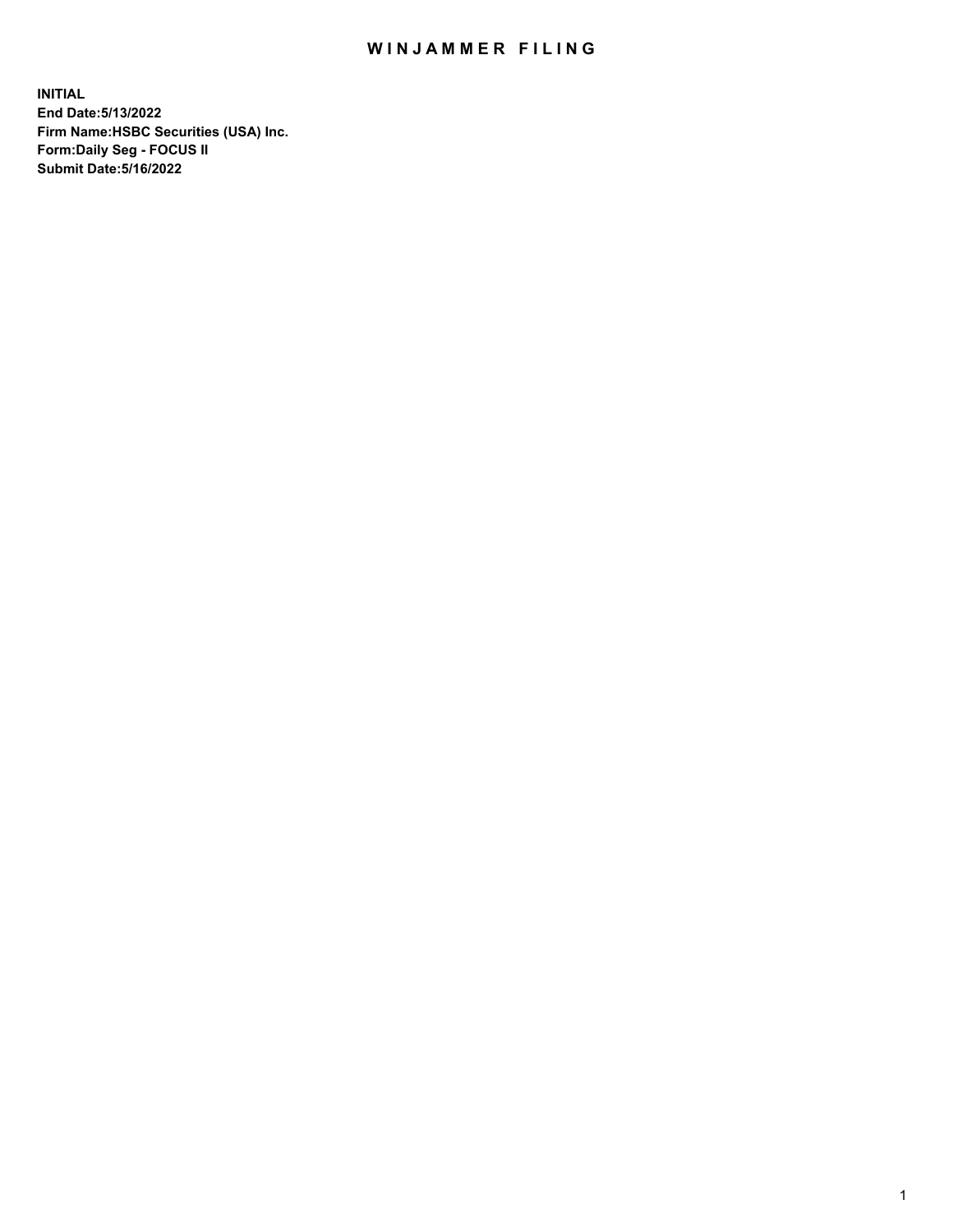**INITIAL End Date:5/13/2022 Firm Name:HSBC Securities (USA) Inc. Form:Daily Seg - FOCUS II Submit Date:5/16/2022 Daily Segregation - Cover Page**

| Name of Company                                                                                                                                                                                                                                                                                                               | <b>HSBC Securities (USA) Inc.</b>                                           |
|-------------------------------------------------------------------------------------------------------------------------------------------------------------------------------------------------------------------------------------------------------------------------------------------------------------------------------|-----------------------------------------------------------------------------|
| <b>Contact Name</b>                                                                                                                                                                                                                                                                                                           | <b>Michael Vacca</b>                                                        |
| <b>Contact Phone Number</b>                                                                                                                                                                                                                                                                                                   | 212-525-7951                                                                |
| <b>Contact Email Address</b>                                                                                                                                                                                                                                                                                                  | michael.vacca@us.hsbc.com                                                   |
| FCM's Customer Segregated Funds Residual Interest Target (choose one):<br>a. Minimum dollar amount: ; or<br>b. Minimum percentage of customer segregated funds required:% ; or<br>c. Dollar amount range between: and; or<br>d. Percentage range of customer segregated funds required between:% and%.                        | 161,000,000<br>$\underline{\mathbf{0}}$<br>0 <sub>0</sub><br>0 <sub>0</sub> |
| FCM's Customer Secured Amount Funds Residual Interest Target (choose one):<br>a. Minimum dollar amount: ; or<br>b. Minimum percentage of customer secured funds required:%; or<br>c. Dollar amount range between: and; or<br>d. Percentage range of customer secured funds required between: % and %.                         | 15,000,000<br><u>0</u><br>0 <sub>0</sub><br>0 <sub>0</sub>                  |
| FCM's Cleared Swaps Customer Collateral Residual Interest Target (choose one):<br>a. Minimum dollar amount: : or<br>b. Minimum percentage of cleared swaps customer collateral required:%; or<br>c. Dollar amount range between: and; or<br>d. Percentage range of cleared swaps customer collateral required between:% and%. | 79,000,000<br><u>0</u><br>00<br>00                                          |

Attach supporting documents CH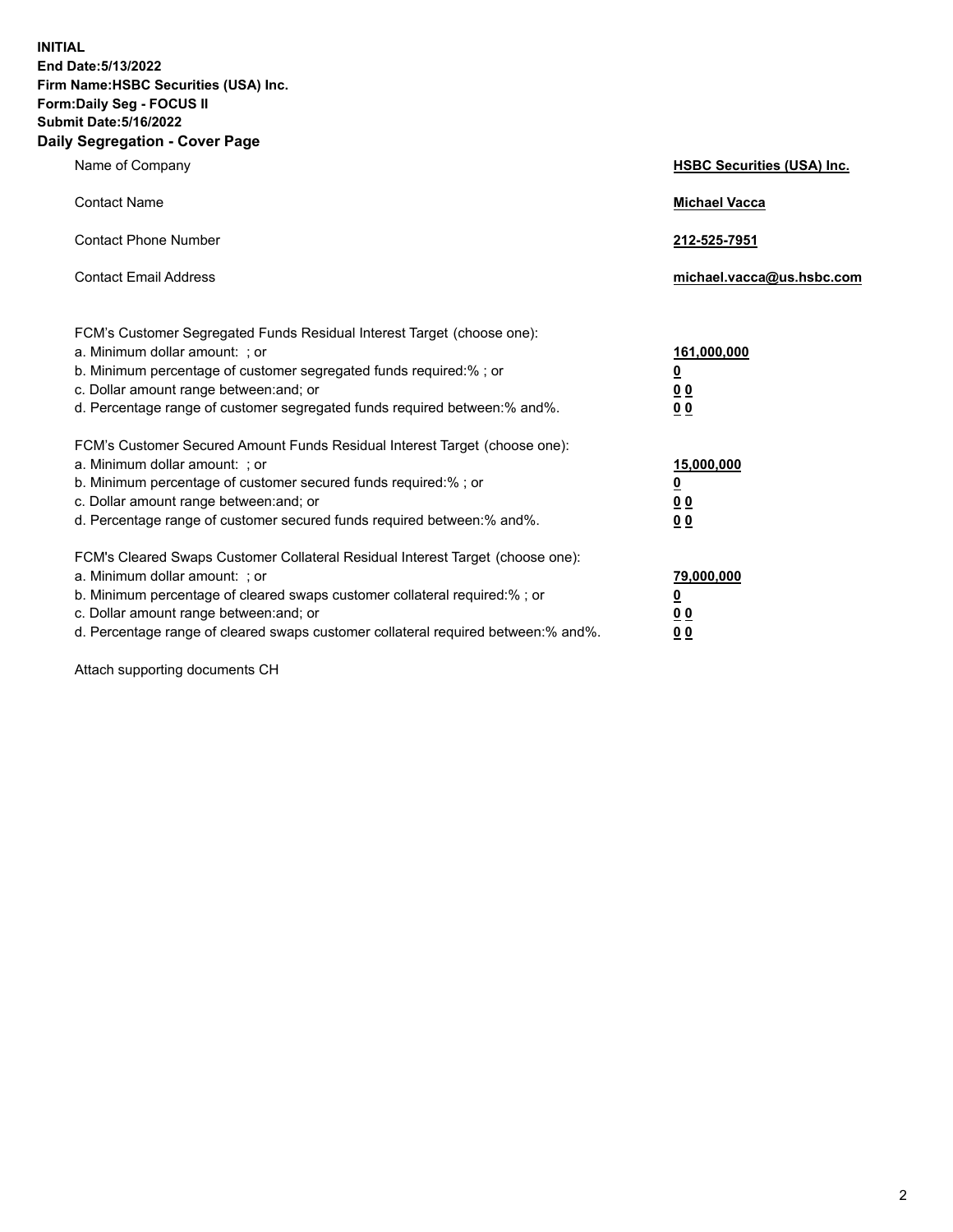**INITIAL End Date:5/13/2022 Firm Name:HSBC Securities (USA) Inc. Form:Daily Seg - FOCUS II Submit Date:5/16/2022 Daily Segregation - Secured Amounts** Foreign Futures and Foreign Options Secured Amounts

|     | Amount required to be set aside pursuant to law, rule or regulation of a foreign                             | $0$ [7305]                      |
|-----|--------------------------------------------------------------------------------------------------------------|---------------------------------|
|     | government or a rule of a self-regulatory organization authorized thereunder                                 |                                 |
| 1.  | Net ledger balance - Foreign Futures and Foreign Option Trading - All Customers                              |                                 |
|     | A. Cash                                                                                                      | 164,209,480 [7315]              |
|     | B. Securities (at market)                                                                                    | 37,981,438 [7317]               |
| 2.  | Net unrealized profit (loss) in open futures contracts traded on a foreign board of trade                    | $-56,257,833$ [7325]            |
| 3.  | Exchange traded options                                                                                      |                                 |
|     | a. Market value of open option contracts purchased on a foreign board of trade                               | $0$ [7335]                      |
|     | b. Market value of open contracts granted (sold) on a foreign board of trade                                 | $0$ [7337]                      |
| 4.  | Net equity (deficit) (add lines 1. 2. and 3.)                                                                | 145,933,085 [7345]              |
| 5.  | Account liquidating to a deficit and account with a debit balances - gross amount                            | 3,188,185 [7351]                |
|     | Less: amount offset by customer owned securities                                                             | -3,163,606 [7352] 24,579 [7354] |
| 6.  | Amount required to be set aside as the secured amount - Net Liquidating Equity<br>Method (add lines 4 and 5) | 145,957,664 [7355]              |
| 7.  | Greater of amount required to be set aside pursuant to foreign jurisdiction (above) or line                  | 145,957,664 [7360]              |
|     | 6.                                                                                                           |                                 |
|     | FUNDS DEPOSITED IN SEPARATE REGULATION 30.7 ACCOUNTS                                                         |                                 |
| 1.  | Cash in banks                                                                                                |                                 |
|     | A. Banks located in the United States                                                                        | 21,307,792 [7500]               |
|     | B. Other banks qualified under Regulation 30.7                                                               | 0 [7520] 21,307,792 [7530]      |
| 2.  | Securities                                                                                                   |                                 |
|     | A. In safekeeping with banks located in the United States                                                    | 37,981,438 [7540]               |
|     | B. In safekeeping with other banks qualified under Regulation 30.7                                           | 0 [7560] 37,981,438 [7570]      |
| 3.  | Equities with registered futures commission merchants                                                        |                                 |
|     | A. Cash                                                                                                      | $0$ [7580]                      |
|     | <b>B.</b> Securities                                                                                         | $0$ [7590]                      |
|     | C. Unrealized gain (loss) on open futures contracts                                                          | $0$ [7600]                      |
|     | D. Value of long option contracts                                                                            | $0$ [7610]                      |
|     | E. Value of short option contracts                                                                           | 0 [7615] 0 [7620]               |
| 4.  | Amounts held by clearing organizations of foreign boards of trade                                            |                                 |
|     | A. Cash                                                                                                      | $0$ [7640]                      |
|     | <b>B.</b> Securities                                                                                         | $0$ [7650]                      |
|     | C. Amount due to (from) clearing organization - daily variation                                              | $0$ [7660]                      |
|     | D. Value of long option contracts                                                                            | $0$ [7670]                      |
|     | E. Value of short option contracts                                                                           | 0 [7675] 0 [7680]               |
| 5.  | Amounts held by members of foreign boards of trade                                                           |                                 |
|     | A. Cash                                                                                                      | 182,573,760 [7700]              |
|     | <b>B.</b> Securities                                                                                         | $0$ [7710]                      |
|     | C. Unrealized gain (loss) on open futures contracts                                                          | -56,257,833 [7720]              |
|     | D. Value of long option contracts                                                                            | $0$ [7730]                      |
|     | E. Value of short option contracts                                                                           | 0 [7735] 126,315,927 [7740]     |
| 6.  | Amounts with other depositories designated by a foreign board of trade                                       | $0$ [7760]                      |
| 7.  | Segregated funds on hand                                                                                     | $0$ [7765]                      |
| 8.  | Total funds in separate section 30.7 accounts                                                                | 185,605,157 [7770]              |
| 9.  | Excess (deficiency) Set Aside for Secured Amount (subtract line 7 Secured Statement                          | 39,647,493 [7380]               |
| 10. | Page 1 from Line 8)<br>Management Target Amount for Excess funds in separate section 30.7 accounts           | 15,000,000 [7780]               |
|     |                                                                                                              |                                 |

11. Excess (deficiency) funds in separate 30.7 accounts over (under) Management Target **24,647,493** [7785]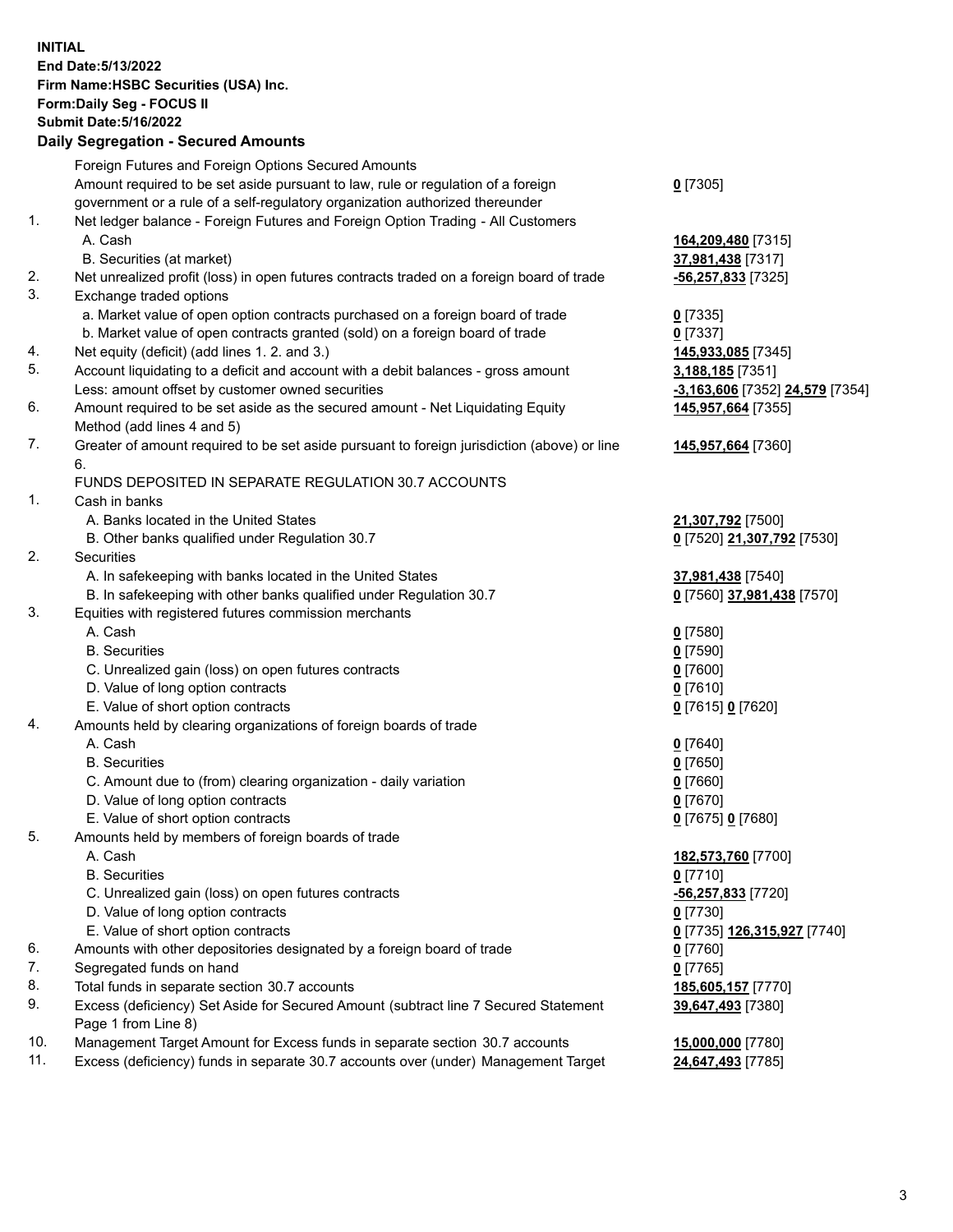**INITIAL End Date:5/13/2022 Firm Name:HSBC Securities (USA) Inc. Form:Daily Seg - FOCUS II Submit Date:5/16/2022 Daily Segregation - Segregation Statement** SEGREGATION REQUIREMENTS(Section 4d(2) of the CEAct) 1. Net ledger balance A. Cash **3,931,530,768** [7010] B. Securities (at market) **1,231,266,525** [7020] 2. Net unrealized profit (loss) in open futures contracts traded on a contract market **-1,566,819,292** [7030] 3. Exchange traded options A. Add market value of open option contracts purchased on a contract market **4,782,405,442** [7032] B. Deduct market value of open option contracts granted (sold) on a contract market **-1,023,445,510** [7033] 4. Net equity (deficit) (add lines 1, 2 and 3) **7,354,937,933** [7040] 5. Accounts liquidating to a deficit and accounts with debit balances - gross amount **235,994,367** [7045] Less: amount offset by customer securities **-235,994,367** [7047] **0** [7050] 6. Amount required to be segregated (add lines 4 and 5) **7,354,937,933** [7060] FUNDS IN SEGREGATED ACCOUNTS 7. Deposited in segregated funds bank accounts A. Cash **6,720,375** [7070] B. Securities representing investments of customers' funds (at market) **0** [7080] C. Securities held for particular customers or option customers in lieu of cash (at market) **364,331,928** [7090] 8. Margins on deposit with derivatives clearing organizations of contract markets A. Cash **2,123,517,080** [7100] B. Securities representing investments of customers' funds (at market) **373,047,889** [7110] C. Securities held for particular customers or option customers in lieu of cash (at market) **809,985,798** [7120] 9. Net settlement from (to) derivatives clearing organizations of contract markets **32,812,368** [7130] 10. Exchange traded options A. Value of open long option contracts **4,782,405,442** [7132] B. Value of open short option contracts **-1,023,445,510** [7133] 11. Net equities with other FCMs A. Net liquidating equity **542,362** [7140] B. Securities representing investments of customers' funds (at market) **0** [7160] C. Securities held for particular customers or option customers in lieu of cash (at market) **22,667,969** [7170] 12. Segregated funds on hand **34,280,830** [7150] 13. Total amount in segregation (add lines 7 through 12) **7,526,866,531** [7180] 14. Excess (deficiency) funds in segregation (subtract line 6 from line 13) **171,928,598** [7190] 15. Management Target Amount for Excess funds in segregation **161,000,000** [7194]

16. Excess (deficiency) funds in segregation over (under) Management Target Amount Excess

**10,928,598** [7198]